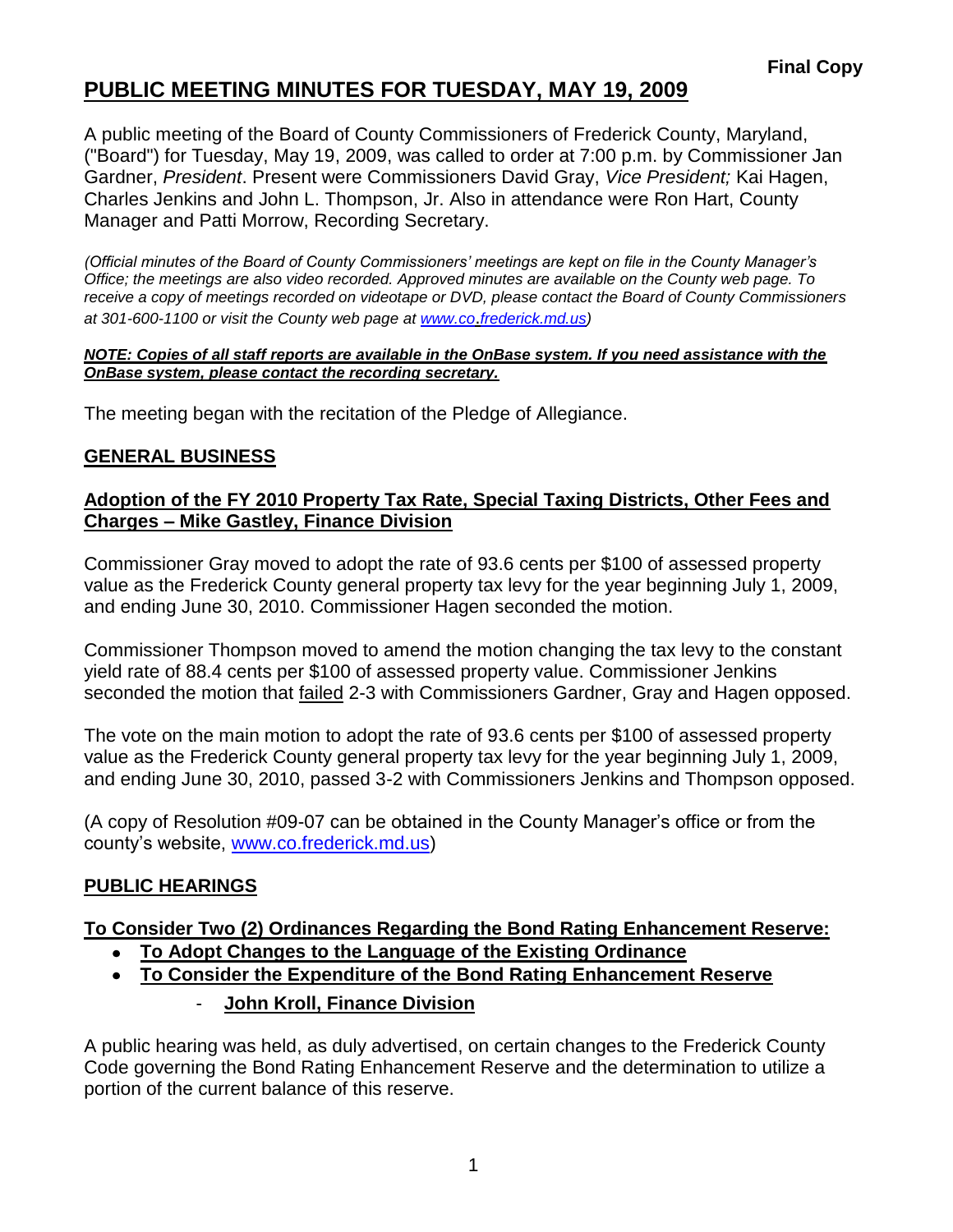Mr. Kroll mentioned to the Board the request was a result of actions taken to balance the FY 2010 operating budget.

There was no public comment.

### To Adopt Changes to the Language of the Existing Ordinance

Commissioner Gray moved to adopt the ordinance approving the change to the Frederick County Code. Commissioner Hagen seconded the motion that passed 4-1 with Commissioner Thompson opposed.

(A copy of Ordinance #09-13-517 can be obtained in the County Manager's office or from the county's website, [www.co.frederick.md.us\)](file:\\NT1S5\BOCC\BOCC\BOCC%20Minutes\Patti)

### To Consider the Expenditure of the Bond Rating Enhancement Reserve ("Reserve")

Commissioner Thompson moved to transfer the entire balance of the Reserve into the county other post employee benefit (OPEB) trust fund as soon as would be reasonable. Commissioner Thompson amended his motion to leave a balance of \$100,000 in the Reserve, with an effective date of May 19, 2009. Commissioner Jenkins seconded the motion that failed 2-3 with Commissioners Gardner, Gray and Hagen opposed.

John Mathias, County Attorney, and Mike Gastley, Finance Division, commented on the balance of the Reserve.

Commissioner Gray noted he would be in favor of increasing the FY 2010 operating budget contingency fund balance.

Commissioner Jenkins moved to:

- Leave \$500,000 in the Reserve:
- Transfer \$371,000 from the Reserve to the FY 2010 operating budget contingency fund;
- Transfer the remainder of the Reserve to the FY 2009 OPEB trust fund.

The motion failed for lack of a second.

It was noted the ordinance would be tabled until the Board meeting on Thursday, May 21, 2009.

Commissioner Jenkins commented on a public information request for documentation on all facility improvements that were made to Winchester Hall since the 1970's.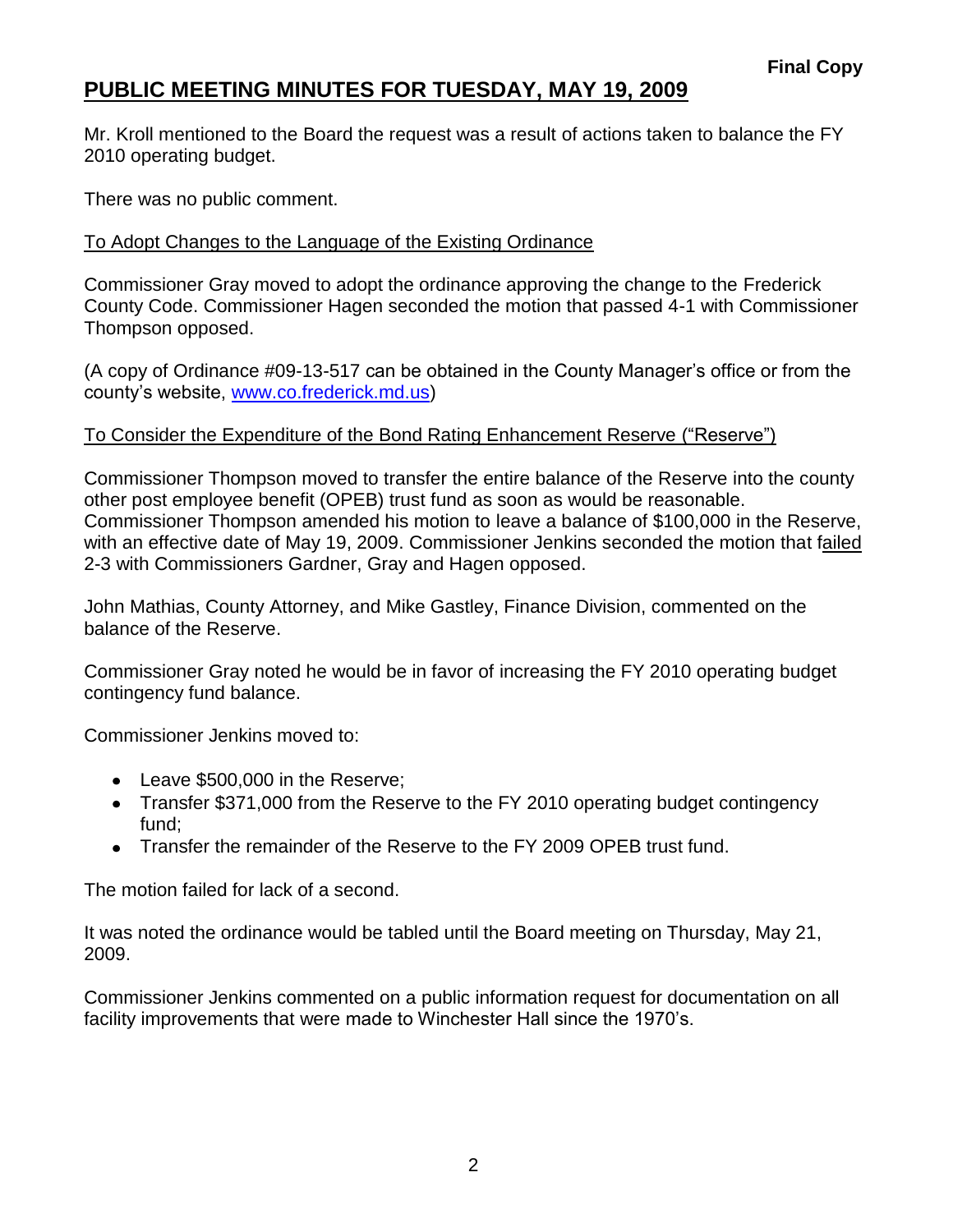#### **Petition to Remove Wildcat Road from the Rural Roads Program – Dave Olney, Public Works Division**

A public hearing was held, as duly advertised, on a formal petition to remove the entire length of Wildcat Road from the Rural Roads Program.

Robert Shen, Public Works Division, presented the petition to the Board.

Mr. Olney gave a PowerPoint presentation on the Rural Roads Program and Wildcat Road.

Tom Meunier, Public Works Division, participated in a discussion on the driving surface aggregate (DSA) program.

Public comment was heard from:

- Dale Bidle
- Josh Bidle
- Patsy Kline
- Randy Kline
- Jason Kline
- Susan Hanson

Commissioner Jenkins moved to accept the petition to close Wildcat Road and transfer \$79,000 from the Housing Initiative Fund for the road to be tar and chipped. The motion failed for lack of a second.

Commissioner Gray moved to keep Wildcat Road in the Rural Roads Program. Commissioner Hagen seconded the motion.

Commissioner Thompson moved to table the motion until a time definite (July 2010) following an evaluation by staff of the DSA program on Poffenberger Road. Commissioner Hagen seconded the motion that passed 3-2 with Commissioners Gardner and Jenkins opposed.

#### **Frederick County Health Services Division – Department of Environmental Health Services Proposed Ordinance to Revise Fee Schedule – Dr. Barbara Brookmyer and George Keller, Health Services Division**

A public hearing was held, as duly advertised, on a proposed ordinance to revise the fee schedule for services performed by the Frederick County Health Services Division – Department of Environmental Health Services.

Mr. Keller and Dr. Brookmyer provided the Board with an overview of the fee changes noting this was the first fee revision in six (6) years.

Diedre Moltere, Manager, Food Control Program, reviewed the levels of food permits.